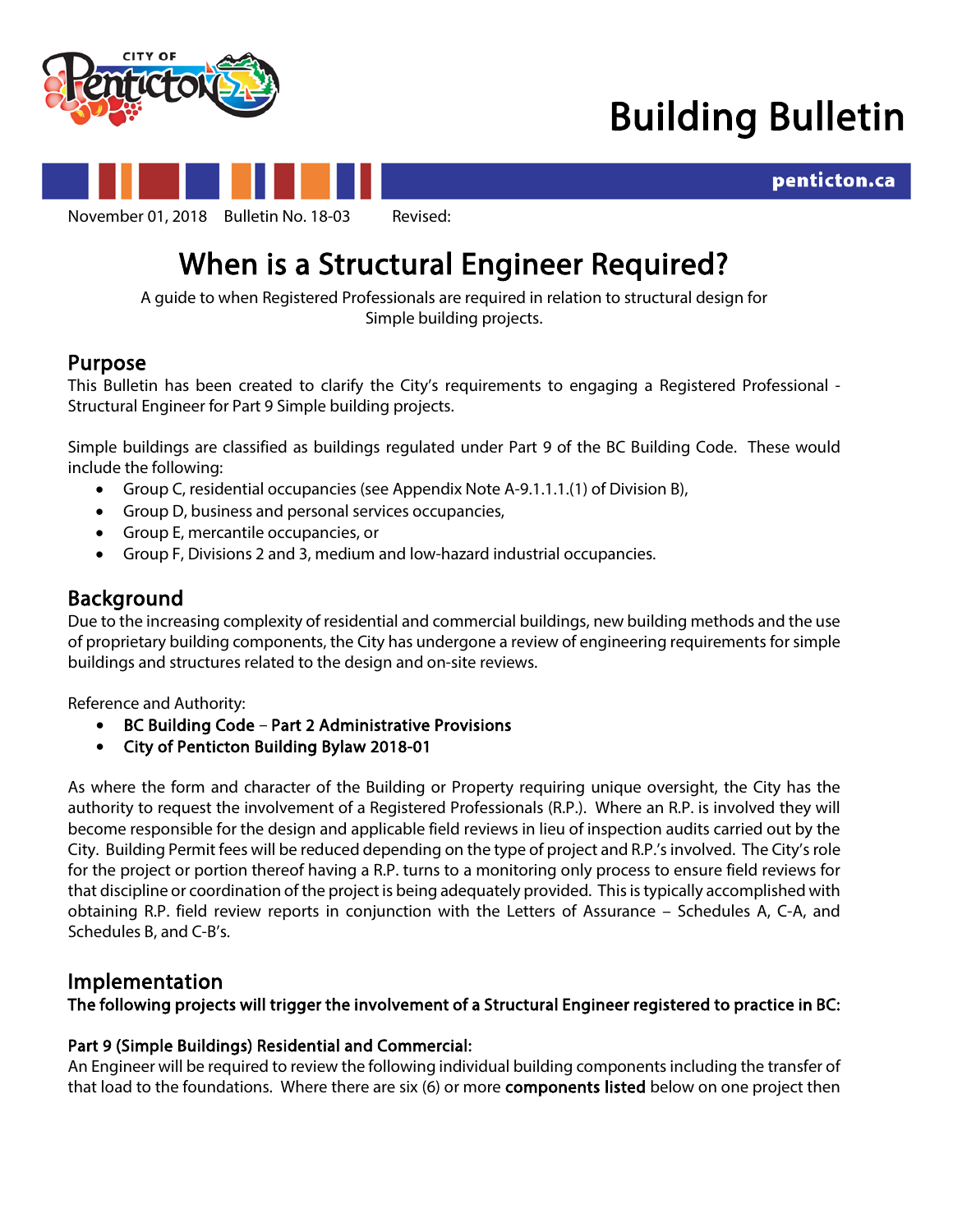a Structural Engineer will be required to review the project in its entirety (Structural Engineer of Record or SER), seal the drawings and provide Letter of Assurance (Schedule B) for design and field reviews.

# Six (6) or More Components Below require a Structural Engineer Review:

- o Separate suppliers for Engineered floor system and associated beams & Engineered roof truss systems,
- o Metal fasteners, brackets and other structural components not referenced in 9.23 BCBC
- o Structural members (including truss spans) exceeding 12.2m (40') are to be designed to Part 4 of BCBC
- o Specified Loads for wall, floor, and roof planes that exceed the limits stated within 9.4.2.1(1) BCBC
- o Live loads for floors do exceed 2.4 kPa (50 psf)
	- o Note: Office and storage mezzanines are rated higher than 2.4kPa
- o Footing designs such as examples below:
	- o potential high water table,
		- o poor soil conditions of less than 75kPA (1566 psf),
		- o supported joists exceed 4.9m (16.1ft) 9.15.3.3(1)
		- o proximity to slopes or surcharging,
		- o step footings exceed 600mm (24") vertically or less than 600mm horizontally,
		- o large point loads exceeding 6000 lbs
- o foundation(s) that exceed
	- $\circ$  3.0m (9.84ft) in unsupported height (9.15.4.2.(1),
	- o Backfill heights greater than permitted in Table 9.15.4.2.
	- o Or where there is potential surcharging
- o Floor spans exceeding 4.9m (16.1ft) in length
- o Tall walls in excess of Table 9.23.10.1.
	- o 4.2m for interior or 3.6m for exterior, including non-structural demising walls between tenant spaces
- o Loadbearing steel studs 9.24.1.1 (2)
- o Multiple point loaded beams throughout the building or point loads on cantilevered areas.
- o Cantilevered areas exceeding 600 m/24"
- o Minimal interior partitions in combination with large exterior openings (open concept layouts)
- o Heavy timber or log construction
- o Load surcharges such as large heating and ventilation equipment,
- o Building methods or materials beyond the normal scope of Part 9,
	- o Structural Insulation Panels (SIPs), Cross laminated timber, etc.

**Design criteria**<br>The Structural Engineer of Record (SER) should evaluate the combination of components which support the building's self-weight (gravity) and the applicable live load based on occupancy, use of the spaces in the building and environmental loads such as wind (lateral) and snow.

# Other structures that may also require an Engineer

# Retaining Walls and Lot Grading

A Registered Professional (R.P.) is required for all retaining walls greater than 1.2m (48") or where the earth works may create a surcharge hazard to a neighbouring structure or is within an Environmentally Sensitive area (Riparian or steep slope hazard).

Please refer to Building Bulletin 12-05 Retaining Wall Requirements